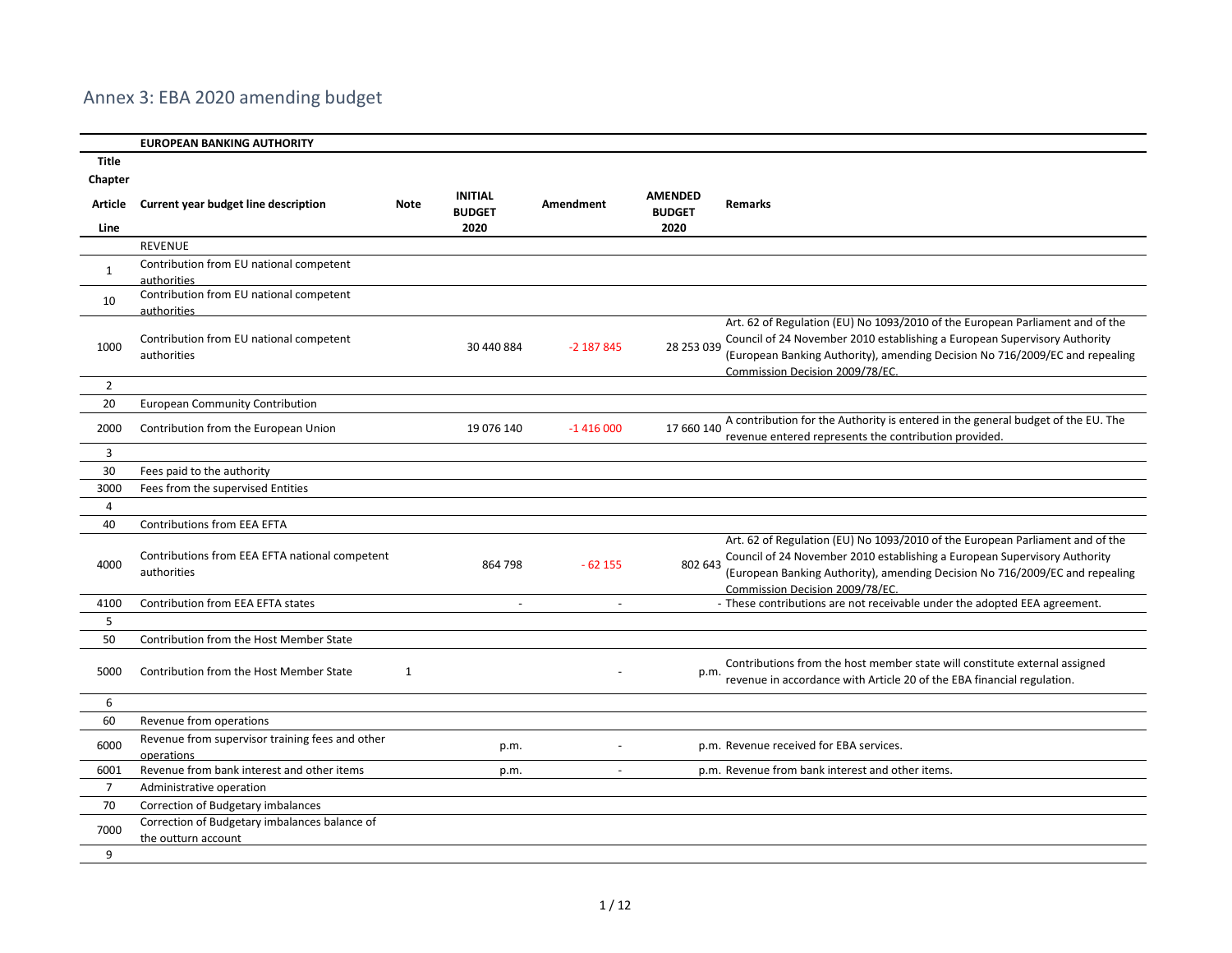| Title   |                                      |             |                |            |                |                                  |  |
|---------|--------------------------------------|-------------|----------------|------------|----------------|----------------------------------|--|
| Chapter |                                      |             | <b>INITIAL</b> |            | <b>AMENDED</b> |                                  |  |
| Article | Current year budget line description | <b>Note</b> | <b>BUDGET</b>  | Amendment  | <b>BUDGET</b>  | Remarks                          |  |
| Line    |                                      |             | 2020           |            | 2020           |                                  |  |
| 90      | Miscellaneous revenue                |             |                |            |                |                                  |  |
| 9000    | Miscellaneous revenue                |             | p.m.           |            |                | p.m. Other miscellaneous revenue |  |
|         | <b>TOTAL REVENUE</b>                 |             | 50 381 822     | $-3666000$ | 46 715 822     |                                  |  |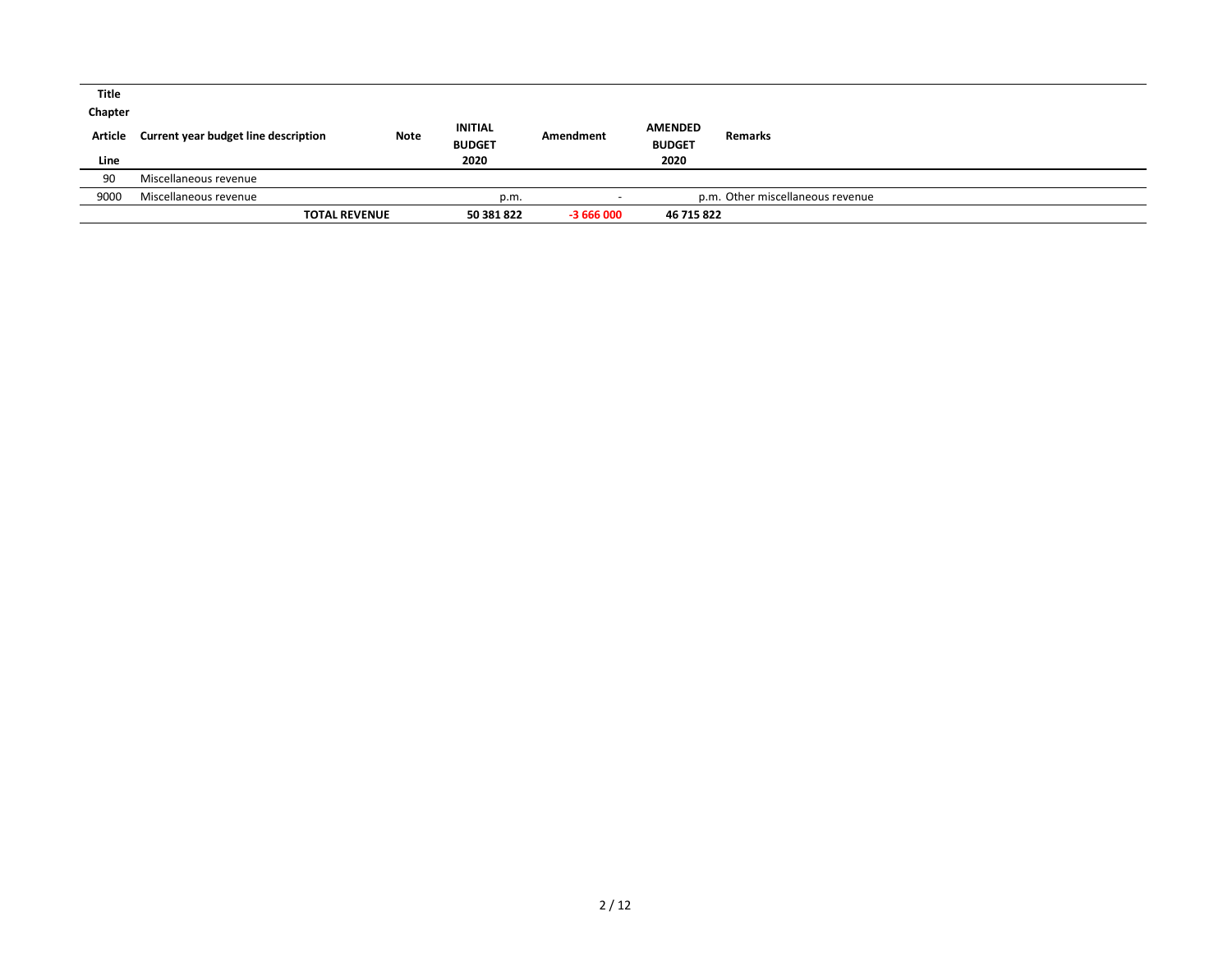| <b>Title</b>       |                                                         |                |                                 |                  |                                 |                                                                                                                                                                                                                                                                                                                                                        |
|--------------------|---------------------------------------------------------|----------------|---------------------------------|------------------|---------------------------------|--------------------------------------------------------------------------------------------------------------------------------------------------------------------------------------------------------------------------------------------------------------------------------------------------------------------------------------------------------|
| Chapter<br>Article | Current year budget line description                    | <b>Note</b>    | <b>INITIAL</b><br><b>BUDGET</b> | <b>Amendment</b> | <b>AMENDED</b><br><b>BUDGET</b> | <b>Remarks</b>                                                                                                                                                                                                                                                                                                                                         |
| Line               |                                                         |                | 2020                            |                  | 2020                            |                                                                                                                                                                                                                                                                                                                                                        |
|                    | <b>EXPENDITURE</b>                                      | $\overline{2}$ |                                 |                  |                                 |                                                                                                                                                                                                                                                                                                                                                        |
| $\mathbf{1}$       | <b>STAFF EXPENDITURE</b>                                |                |                                 |                  |                                 |                                                                                                                                                                                                                                                                                                                                                        |
| 11                 | <b>Staff in active employment</b>                       |                |                                 |                  |                                 |                                                                                                                                                                                                                                                                                                                                                        |
| 110                | Staff holding a position in the establishment<br>plan   |                |                                 |                  |                                 |                                                                                                                                                                                                                                                                                                                                                        |
| 1100               | <b>Basic salaries</b>                                   |                | 13 472 296                      | $-292200$        |                                 | Staff regulations of officials of the European Communities (hereinafter "Staff<br>13 180 096 Regulations"), and in particular Art. 62 and Art. 66 applicable. Covers the basic<br>salaries of officials and temporary staff holding posts on the establishment plans.                                                                                  |
| 1101               | Family allowances                                       |                | 1 241 398                       |                  | 1 241 398                       | Staff Regulations, and in particular Articles 42a, 42b, 62, 67 and 68a thereof, Article<br>3.2 of Annex VII thereto. Covers family allowances: household allowance,<br>dependent child allowance, pre-school allowance, education allowance and<br>parental leave allowance of relevant staff.                                                         |
| 1102               | Expatriation and foreign residence allowances           |                | 2 128 776                       | $-14500$         | 2 114 276                       | Staff Regulations, and in particular Articles 62 and 69 thereof and Art. 4 of Annex<br>thereto. Covers the expatriation and foreign residence allowances of relevant staff.                                                                                                                                                                            |
| 110                | <b>Total article</b>                                    |                | 16 842 470                      | - 306 700        | 16 535 770                      |                                                                                                                                                                                                                                                                                                                                                        |
| 111                | Other staff under Staff Regulations                     |                |                                 |                  |                                 |                                                                                                                                                                                                                                                                                                                                                        |
| 1110               | Seconded national experts                               |                | 665 700                         |                  |                                 | 665 700 Daily, monthly and travel allowances for Secondment of National Experts.                                                                                                                                                                                                                                                                       |
| 1111               | Contract agents                                         |                | 3 0 5 2 1 2 4                   | $-208000$        |                                 | Conditions of employment of other servants of the European Union, and in<br>particular Art.3a and Title IV thereof. Covers the basic remuneration of contract<br>2844 124 agents excluding the amounts paid in the form of weightings, which are charged to<br>item 1160. The social security and pension contributions are charged to Article<br>113. |
| 1112               | Trainees                                                |                | 418 200                         | $-85000$         | 333 200                         | Monthly maintenance grant and travel in/out allowances for trainees as per EBA<br>policy.                                                                                                                                                                                                                                                              |
| 111                | <b>Total article</b>                                    |                | 4 136 024                       | - 293 000        | 3 843 024                       |                                                                                                                                                                                                                                                                                                                                                        |
| 113                | Contributions by the agency to social security          |                |                                 |                  |                                 |                                                                                                                                                                                                                                                                                                                                                        |
| 1130               | Insurance against sickness                              |                | 550 054                         | $-11000$         |                                 | Staff Regulations, and in particular Art. 72 thereof. Rules on sickness insurance for<br>539 054 officials of the European Communities, and in particular Art. 23 thereof. Covers the<br>Authority's sickness contributions.                                                                                                                           |
| 1131               | Insurance against accidents and occupational<br>disease |                | 61762                           | $-1800$          | 59 962                          | Staff Regulations, and in particular Art. 73 thereof and Art. 15 of Annex VIII<br>thereto. Covers the Authority's contributions towards insurance against accidents<br>and occupational diseases and the supplementary expenditure arising from the<br>application of the statutory provisions in this area.                                           |
| 1132               | Insurance against unemployment                          |                | 211 475                         | $-4000$          |                                 | Conditions of employment of other servants of the European Communities, and in<br>207 475 particular Art. 28 and 96 thereof. Covers the cost of unemployment insurance for<br>relevant staff.                                                                                                                                                          |
| 1133               | <b>Employers pension contributions</b>                  |                | 1882934                         | $-70025$         |                                 | Cost of employers pension as from Commission Decision on Staff Regulations, and<br>1812 909 in particular Article 83a paragraph 2. This represents the amount to be funded by<br>NCA.                                                                                                                                                                  |
| 113                | <b>Total article</b>                                    |                | 2 706 225                       | $-86825$         | 2 619 400                       |                                                                                                                                                                                                                                                                                                                                                        |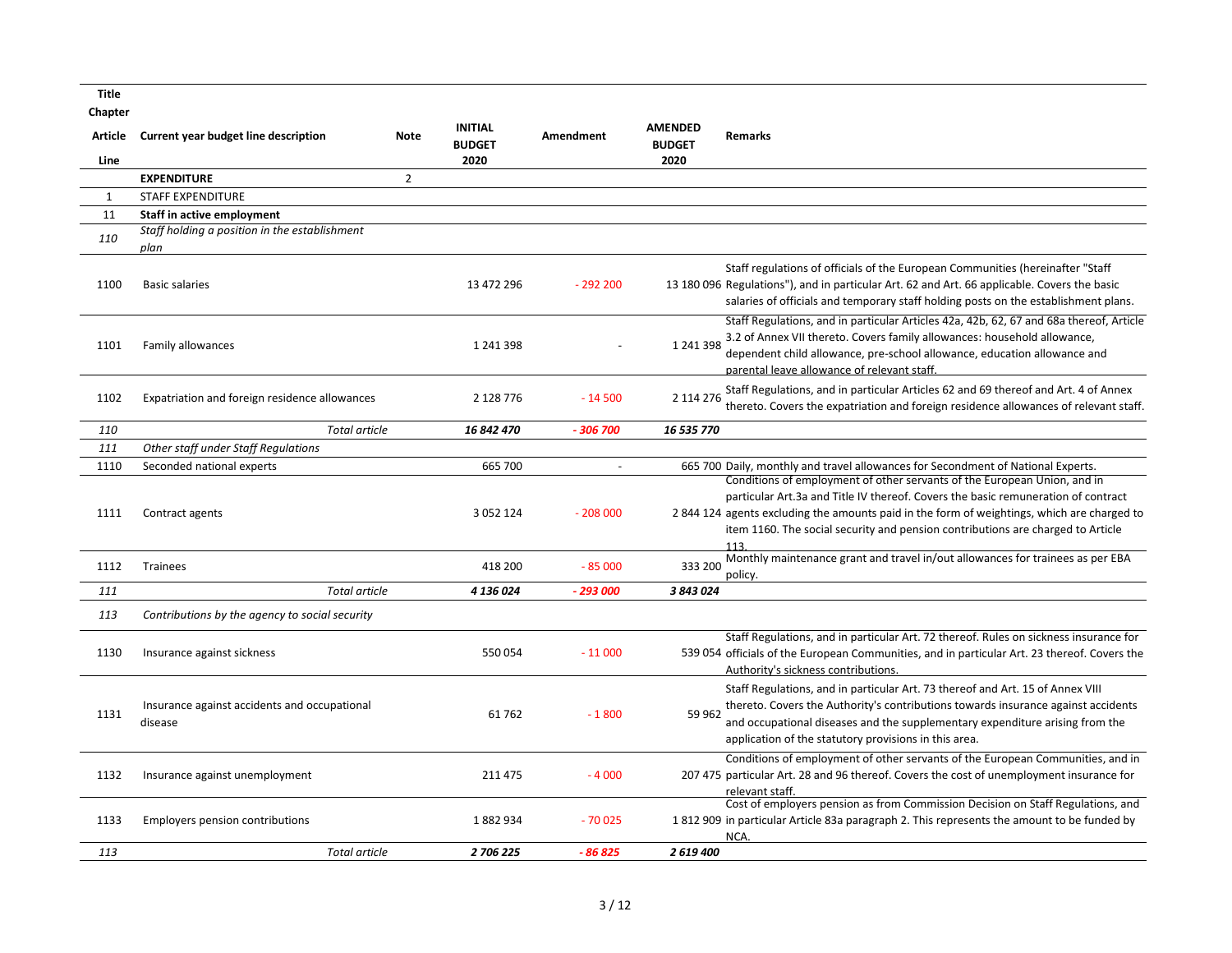**Title**

| Chapter        |                                                                    |      |                                 |           |                                 |                                                                                                                                                                                                                                         |
|----------------|--------------------------------------------------------------------|------|---------------------------------|-----------|---------------------------------|-----------------------------------------------------------------------------------------------------------------------------------------------------------------------------------------------------------------------------------------|
| <b>Article</b> | Current year budget line description                               | Note | <b>INITIAL</b><br><b>BUDGET</b> | Amendment | <b>AMENDED</b><br><b>BUDGET</b> | <b>Remarks</b>                                                                                                                                                                                                                          |
| Line           |                                                                    |      | 2020                            |           | 2020                            |                                                                                                                                                                                                                                         |
| 114            | Miscellaneous allowances and grants                                |      |                                 |           |                                 |                                                                                                                                                                                                                                         |
|                |                                                                    |      |                                 |           |                                 | Staff Regulations, and in particular Art. 70, 74 and 75 thereof. Covers:<br>- birth grants;                                                                                                                                             |
|                |                                                                    |      |                                 |           |                                 | - in the event of an official's death: the deceased's full remuneration until the end                                                                                                                                                   |
|                |                                                                    |      |                                 |           |                                 | of the third month following that in which death occurred; the costs of                                                                                                                                                                 |
| 1142           | Other allowances and repayments                                    |      | 240 000                         |           |                                 | 240 000 transporting the body of the deceased's place of origin.                                                                                                                                                                        |
|                |                                                                    |      |                                 |           |                                 | Staff Regulations (Articles 72 and 23) applicable to Temporary Agents.                                                                                                                                                                  |
|                |                                                                    |      |                                 |           |                                 | Compensation in the event of dismissal of staff during or after probation for                                                                                                                                                           |
|                |                                                                    |      |                                 |           |                                 | obvious inadequacy (Art. 34 of the SR) and compensations in the event of                                                                                                                                                                |
|                |                                                                    |      |                                 |           |                                 | cancellation of the contract by the Agency (Art 34)                                                                                                                                                                                     |
| 114            | <b>Total article</b>                                               |      | 240 000                         |           | 240 000                         |                                                                                                                                                                                                                                         |
| 115            | Overtime                                                           |      |                                 |           |                                 |                                                                                                                                                                                                                                         |
| 1150           | Overtime                                                           |      |                                 |           |                                 | Staff Regulations, and in particular Art. 56 and Annex VI thereto. This article covers                                                                                                                                                  |
|                |                                                                    |      |                                 |           |                                 | flat-rate allowances and payments at hourly rates for overtime worked                                                                                                                                                                   |
| 115            | <b>Total article</b>                                               |      |                                 |           | $\overline{a}$                  |                                                                                                                                                                                                                                         |
| 116            | Salary weighting and exchange rate                                 |      |                                 |           |                                 |                                                                                                                                                                                                                                         |
|                |                                                                    |      |                                 |           |                                 | Staff Regulations, and in particular Art. 64 and 65 thereof and Art. 17 (3) of Annex                                                                                                                                                    |
| 1160           | Salary weighting                                                   |      | 3 3 2 6 7 4 3                   | $-103000$ |                                 | 3 223 743 VII thereto. Covers the cost of weightings applied to the remuneration of relevant                                                                                                                                            |
|                |                                                                    |      |                                 |           |                                 | staff.                                                                                                                                                                                                                                  |
| 116            | <b>Total article</b>                                               |      | 3 3 2 6 7 4 3                   | $-103000$ | 3 2 2 3 7 4 3                   |                                                                                                                                                                                                                                         |
| 11             | <b>Total chapter</b>                                               |      | 27 251 462                      | $-789525$ | 26 461 937                      |                                                                                                                                                                                                                                         |
| 12             | <b>Expenditure relating to staff management and</b><br>recruitment |      |                                 |           |                                 |                                                                                                                                                                                                                                         |
| 120            | Expenditure on recruitment procedure                               |      |                                 |           |                                 |                                                                                                                                                                                                                                         |
| 1200           | Expenditure on recruitment procedure                               |      | 117 600                         | $-49000$  |                                 | Expenditure arising from recruitment procedures, in particular the travel costs of<br>68 600 applicants attending for written tests, interviews and pre-employment medical<br>examinations, and mission costs of external panel members |
|                |                                                                    |      |                                 |           |                                 |                                                                                                                                                                                                                                         |
| 120            | <b>Total article</b>                                               |      | 117 600                         | $-49000$  | 68 600                          |                                                                                                                                                                                                                                         |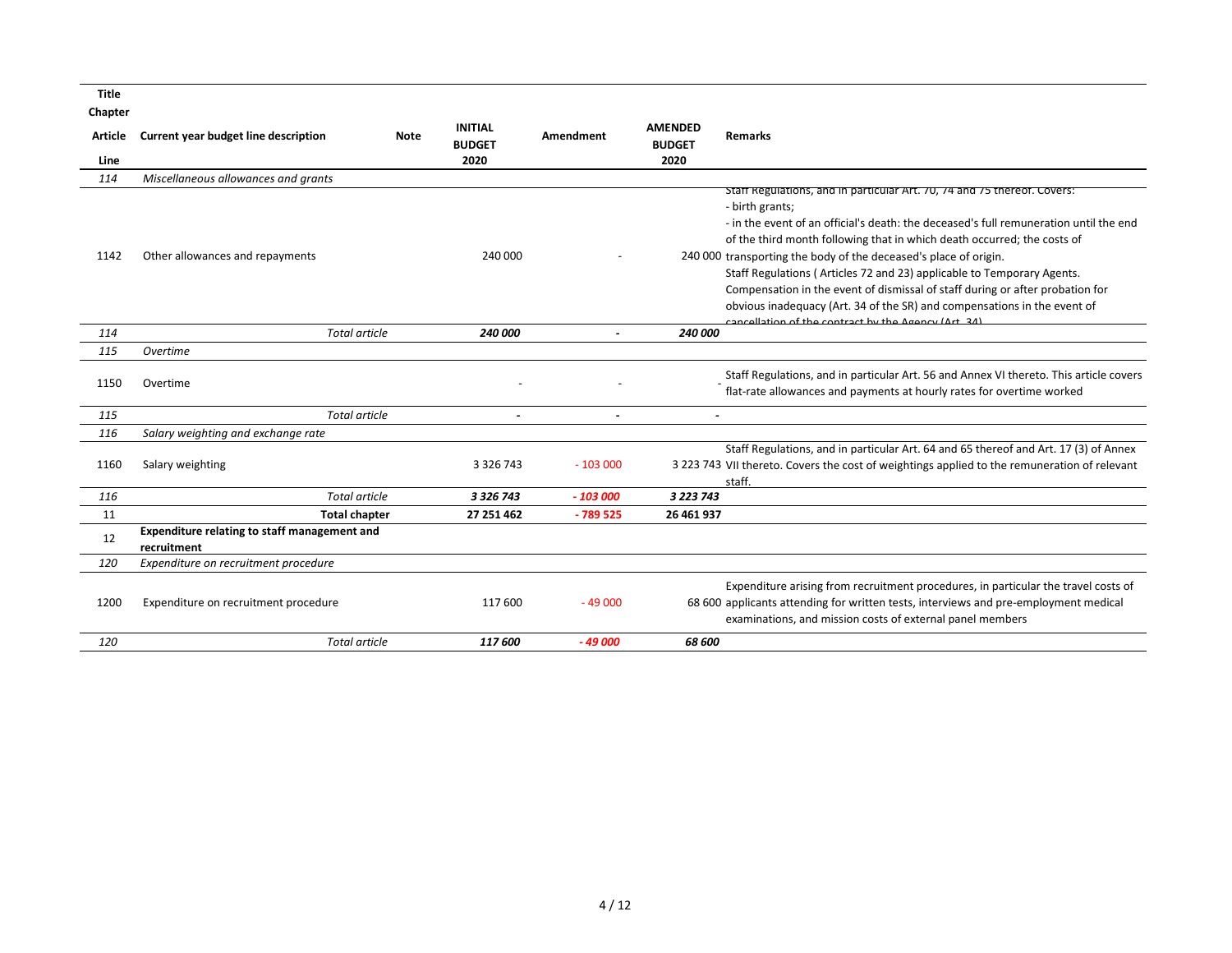| <b>Title</b> |                                                       |                                         |         |                  |                                 |                                                                                                                                                                                                                                                                                                                                          |
|--------------|-------------------------------------------------------|-----------------------------------------|---------|------------------|---------------------------------|------------------------------------------------------------------------------------------------------------------------------------------------------------------------------------------------------------------------------------------------------------------------------------------------------------------------------------------|
| Chapter      |                                                       |                                         |         |                  |                                 |                                                                                                                                                                                                                                                                                                                                          |
| Article      | Current year budget line description                  | <b>INITIAL</b><br>Note<br><b>BUDGET</b> |         | <b>Amendment</b> | <b>AMENDED</b><br><b>BUDGET</b> | <b>Remarks</b>                                                                                                                                                                                                                                                                                                                           |
| Line         |                                                       | 2020                                    |         |                  | 2020                            |                                                                                                                                                                                                                                                                                                                                          |
| 121          | Travel expenses of recruited staff and family         |                                         |         |                  |                                 |                                                                                                                                                                                                                                                                                                                                          |
| 1210         | Travel expenses of recruited staff and family         |                                         | 19 200  | $-15000$         | 4 200                           | Staff Regulations, and in particular Art. 20 and 71 thereof and Art. 7 Annex VII<br>thereto. Covers travel expenses due to relevant staff (including their families) on<br>taking up their duties or leaving the institution or transfer to another place of<br>employment.                                                              |
| 121          | Total article                                         |                                         | 19 200  | $-15000$         | 4 200                           |                                                                                                                                                                                                                                                                                                                                          |
| 122          | Installation, resettlement and transfer<br>allowances |                                         |         |                  |                                 |                                                                                                                                                                                                                                                                                                                                          |
| 1220         | Installation, resettlement and transfer<br>allowances |                                         | 265 000 | $-126000$        | 139 000                         | Staff Regulations, and in particular Art. 5 and 6 of Annex VII thereto. Covers<br>installation and resettlement allowances due to relevant staff obliged to change<br>their place of residence on taking up their duties, on transfer to a new place of<br>employment and upon finally leaving the institution and resettling elsewhere. |
| 122          | <b>Total article</b>                                  |                                         | 265 000 | $-126000$        | <i><b>139 000</b></i>           |                                                                                                                                                                                                                                                                                                                                          |
| 123          | Removal expenses                                      |                                         |         |                  |                                 |                                                                                                                                                                                                                                                                                                                                          |
| 1230         | Removal expenses                                      |                                         | 179 000 | $-155000$        | 24 000                          | Staff Regulations, and in particular Art. 20 and 71 thereof and Art. 20 of Annex VII<br>thereto. Covers temporary daily subsistence allowances for relevant staff who<br>furnish evidence that they must change their place of residence on taking up their<br>duties, or transferring to a new place of employment.                     |
| 123          | <b>Total article</b>                                  |                                         | 179 000 | $-155000$        | 24 000                          |                                                                                                                                                                                                                                                                                                                                          |
| 124          | Temporary daily subsistence allowances                |                                         |         |                  |                                 |                                                                                                                                                                                                                                                                                                                                          |
| 1240         | Temporary daily subsistence allowances                |                                         | 112 697 | $-38000$         | 74 697                          | Staff Regulations, and in particular Art. 20 and 71 thereof and Art. 20 of Annex VII<br>thereto. Covers temporary daily subsistence allowances for relevant staff who<br>furnish evidence that they must change their place of residence on taking up their<br>duties, or transferring to a new place of employment.                     |
| 124          | Total article                                         |                                         | 112 697 | $-38000$         | 74 697                          |                                                                                                                                                                                                                                                                                                                                          |
| 129          | <b>External services</b>                              |                                         |         |                  |                                 |                                                                                                                                                                                                                                                                                                                                          |
| 1290         | External services and consultations                   |                                         | 141 079 |                  | 141 079                         | Services of interim staff and other staff-related external services such as PMO<br>charges, travel insurance for missions and cost of publishing vacancies                                                                                                                                                                               |
| 129          | <b>Total article</b>                                  |                                         | 141 079 | $\sim$           | 141 079                         |                                                                                                                                                                                                                                                                                                                                          |
| 12           | <b>Total chapter</b>                                  |                                         | 834 576 | - 383 000        | 451 576                         |                                                                                                                                                                                                                                                                                                                                          |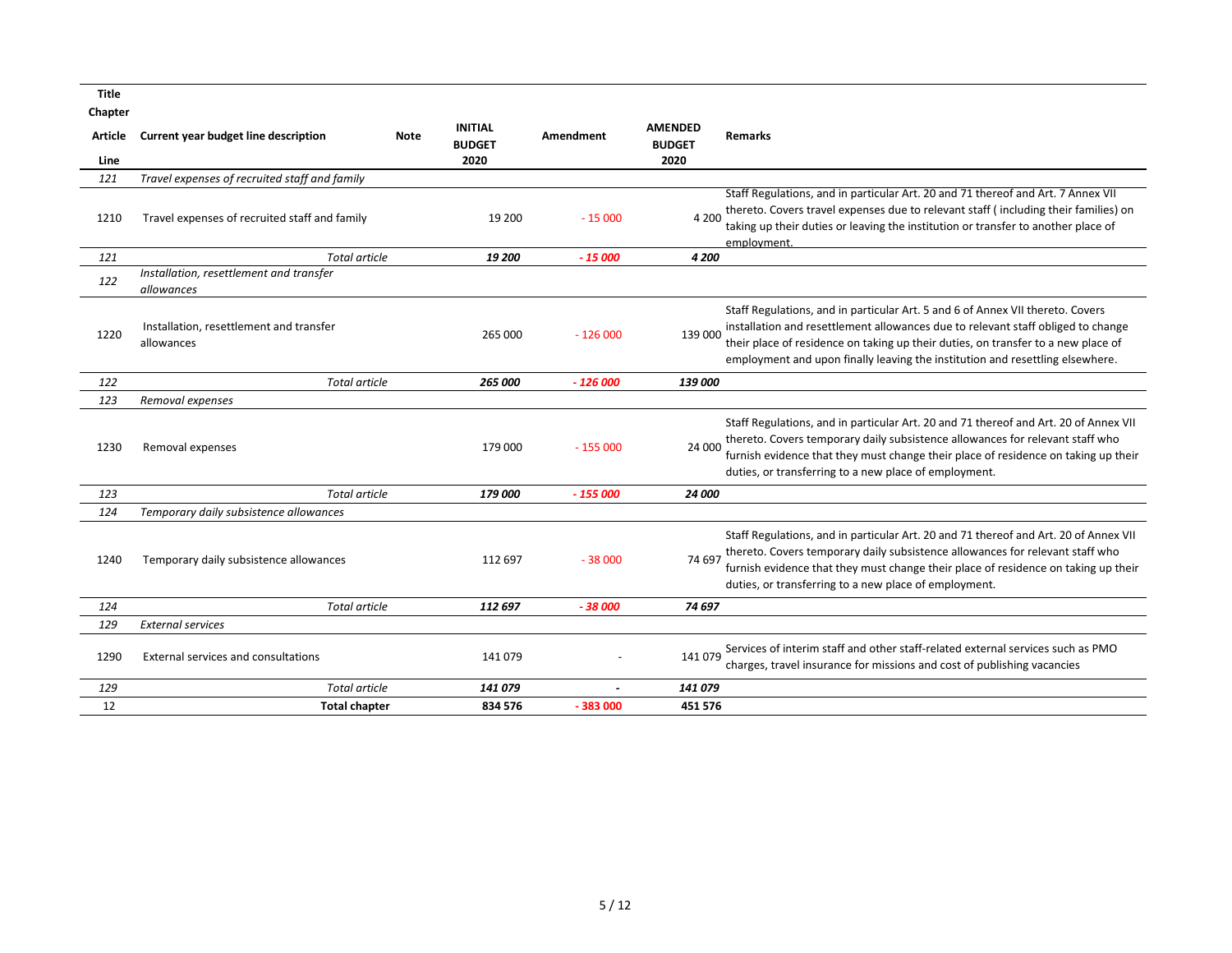| <b>Title</b> |                                         |      |                                 |                  |                                 |                                                                                                                                                                                                                                                                                         |
|--------------|-----------------------------------------|------|---------------------------------|------------------|---------------------------------|-----------------------------------------------------------------------------------------------------------------------------------------------------------------------------------------------------------------------------------------------------------------------------------------|
| Chapter      |                                         |      |                                 |                  |                                 |                                                                                                                                                                                                                                                                                         |
| Article      | Current year budget line description    | Note | <b>INITIAL</b><br><b>BUDGET</b> | <b>Amendment</b> | <b>AMENDED</b><br><b>BUDGET</b> | <b>Remarks</b>                                                                                                                                                                                                                                                                          |
| Line         | Mission expenses, travel and incidental |      | 2020                            |                  | 2020                            |                                                                                                                                                                                                                                                                                         |
| 13           | expenses                                |      |                                 |                  |                                 |                                                                                                                                                                                                                                                                                         |
| 130          | Administrative mission expenses         |      |                                 |                  |                                 |                                                                                                                                                                                                                                                                                         |
| 1300         | Administrative mission expenses         |      | 85 866                          | $-67000$         | 18 8 66                         | Mission expenses, expenditure on transport, daily mission allowances, and other<br>ancillary or exceptional expenditure incurred by staff of the Authority on mission.                                                                                                                  |
| 130          | <b>Total article</b>                    |      | 85 866                          | $-67000$         | 18 866                          |                                                                                                                                                                                                                                                                                         |
| 13           | <b>Total chapter</b>                    |      | 85 866                          | $-67000$         | 18866                           |                                                                                                                                                                                                                                                                                         |
| 14           | Socio-medical infrastructure            |      |                                 |                  |                                 |                                                                                                                                                                                                                                                                                         |
| 140          | <b>Medical service</b>                  |      |                                 |                  |                                 |                                                                                                                                                                                                                                                                                         |
| 1400         | Medical service                         |      | 102 780                         | $-52000$         | 50 780                          | Costs of medical services, including medical visits, annual medical check-ups,<br>preventive medical examinations and certain vaccinations.                                                                                                                                             |
| 140          | <b>Total article</b>                    |      | 102 780                         | $-52000$         | 50780                           |                                                                                                                                                                                                                                                                                         |
| 141          | <b>EBA Education contribution</b>       |      |                                 |                  |                                 |                                                                                                                                                                                                                                                                                         |
| 1410         | <b>EBA Education contribution</b>       |      | 727 728                         | $-92000$         |                                 | EBA Education contribution for EBA staff members - Staff Regulations Annex VII,<br>635 728 art. 3, related to school fees within the provisions decided by the Management<br>Board. Also includes expenditure relating to Early Childhood Centres and crèches.                          |
| 141          | <b>Total article</b>                    |      | 727 728                         | $-92000$         | 635 728                         |                                                                                                                                                                                                                                                                                         |
| 142          | Other socio-medical contributions       |      |                                 |                  |                                 |                                                                                                                                                                                                                                                                                         |
| 1420         | Other socio-medical contributions       |      | 163 930                         | $-87975$         |                                 | 75 955 Cost of canteen, home office and other contributions for EBA staff members.                                                                                                                                                                                                      |
| 142          | <b>Total article</b>                    |      | 163 930                         | $-87975$         | 75 955                          |                                                                                                                                                                                                                                                                                         |
| 14           | <b>Total chapter</b>                    |      | 994 438                         | - 231 975        | 762 463                         |                                                                                                                                                                                                                                                                                         |
| 15           | <b>Staff training</b>                   |      |                                 |                  |                                 |                                                                                                                                                                                                                                                                                         |
| 150          | <b>Staff training</b>                   |      |                                 |                  |                                 |                                                                                                                                                                                                                                                                                         |
| 1500         | <b>Staff training</b>                   |      | 407 173                         | $-7000$          | 400 173                         | Staff Regulations, and in particular Art. 24 (a) thereof and Art. 11 and 81 of the<br>CEOS. Covers the costs of language courses as well as learning and development<br>(including courses, events, seminars, information sessions both in-house and<br>outside the EBA) for all staff. |
| 150          | <b>Total article</b>                    |      | 407 173                         | - 7 000          | 400 173                         |                                                                                                                                                                                                                                                                                         |
| 15           | <b>Total chapter</b>                    |      | 407 173                         | $-7000$          | 400 173                         |                                                                                                                                                                                                                                                                                         |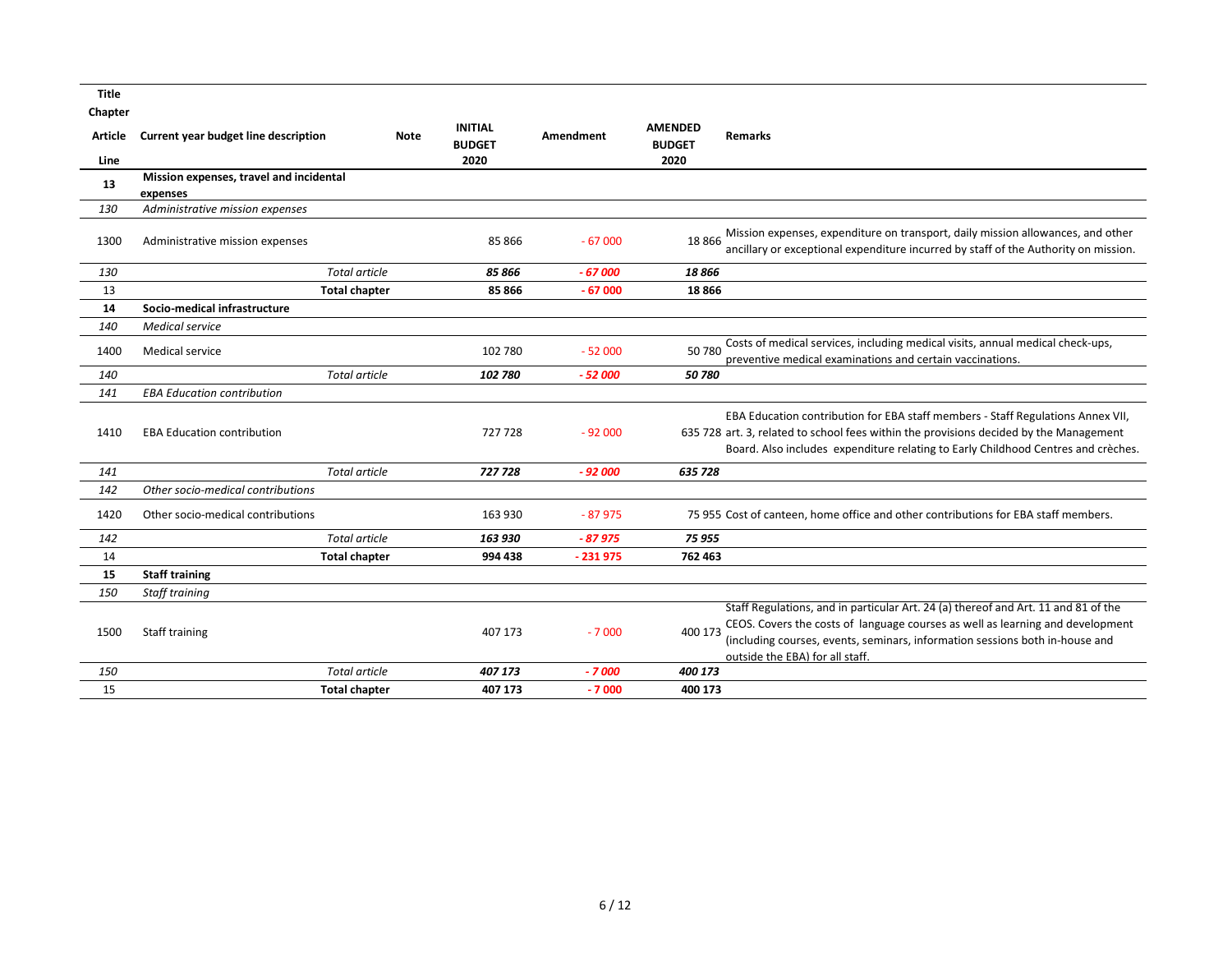| <b>Title</b><br>Chapter |                                                                                       |                                                |                  |                                 |                                                                                                                                                                                                                                                                  |
|-------------------------|---------------------------------------------------------------------------------------|------------------------------------------------|------------------|---------------------------------|------------------------------------------------------------------------------------------------------------------------------------------------------------------------------------------------------------------------------------------------------------------|
| Article                 | Current year budget line description                                                  | <b>INITIAL</b><br><b>Note</b><br><b>BUDGET</b> | <b>Amendment</b> | <b>AMENDED</b><br><b>BUDGET</b> | Remarks                                                                                                                                                                                                                                                          |
| Line                    |                                                                                       | 2020                                           |                  | 2020                            |                                                                                                                                                                                                                                                                  |
| 17                      | Representation expenses, receptions and<br>events                                     |                                                |                  |                                 |                                                                                                                                                                                                                                                                  |
| 170                     | Representation expenses, receptions and events                                        |                                                |                  |                                 |                                                                                                                                                                                                                                                                  |
| 1700                    | Representation, receptions, team building, and<br>social activities for staff members | 73 630                                         | $-72000$         |                                 | Covers expenditure on the Authority's obligations in respect of representation<br>1 630 especially linked with receptions.<br>It also covers team building events and social activities cost for staff members, and<br>costs related to the EBA staff committee. |
| 170                     | <b>Total article</b>                                                                  | 73 630                                         | $-72000$         | 1630                            |                                                                                                                                                                                                                                                                  |
| 17                      | <b>Total chapter</b>                                                                  | 73 630                                         | $-72000$         | 1630                            |                                                                                                                                                                                                                                                                  |
| 1                       | <b>TOTAL TITLE 1</b>                                                                  | 29 647 145                                     | -1 550 500       | 28 096 645                      |                                                                                                                                                                                                                                                                  |
| $\overline{2}$          | <b>INFRASTRUCTURE AND</b><br>ADMINISTRATIVE EXPENDITURE                               |                                                |                  |                                 |                                                                                                                                                                                                                                                                  |
| 20                      | Rental of building and associated costs                                               |                                                |                  |                                 |                                                                                                                                                                                                                                                                  |
| 200                     | Rental of building                                                                    |                                                |                  |                                 |                                                                                                                                                                                                                                                                  |
| 2000                    | Rental of building                                                                    | 4 570 724                                      | $-46000$         |                                 | Rent relating to occupied buildings or part of buildings. In 2020 includes:<br>4 524 724 repayment of 16 months of rent-free period received from Canary Wharf for One<br>Canada Square.                                                                         |
| 200                     | <b>Total article</b>                                                                  | 4 570 724                                      | $-46000$         | 4 5 24 7 24                     |                                                                                                                                                                                                                                                                  |
| 201                     | <i><b>Insurance</b></i>                                                               |                                                |                  |                                 |                                                                                                                                                                                                                                                                  |
| 2010                    | Insurance                                                                             | 45 711                                         |                  |                                 | Insurance premiums on the buildings or part of buildings occupied by the EBA, as<br>45 711 well as for contents and civil liability insurances.                                                                                                                  |
| 201                     | <b>Total article</b>                                                                  | 45 711                                         |                  | 45 711                          |                                                                                                                                                                                                                                                                  |
| 202                     | Utilities and building and estate charges                                             |                                                |                  |                                 |                                                                                                                                                                                                                                                                  |
| 2020                    | Utilities and building and estate charges                                             | 968 408                                        | $-55000$         |                                 | Electricity, water and associated charges.<br>913 408 Estate and building service charges, in accordance with the leases of One Canada<br>Square and of Europlaza.                                                                                               |
| 202                     | <b>Total article</b>                                                                  | 968 408                                        | $-55000$         | 913 408                         |                                                                                                                                                                                                                                                                  |
| 203                     | Maintenance, cleaning and repairs                                                     |                                                |                  |                                 |                                                                                                                                                                                                                                                                  |
| 2030                    | Maintenance, cleaning and repairs                                                     | 318882                                         | $-1000$          |                                 | Maintenance costs for premises, lifts, central heating, air-conditioning equipment,<br>317 882 etc.; regular cleaning operations, maintenance, washing, laundry and dry-cleaning<br>products, etc.; repainting and repair services and associated supplies.      |
| 203                     | <b>Total article</b>                                                                  | 318882                                         | $-1000$          | 317882                          |                                                                                                                                                                                                                                                                  |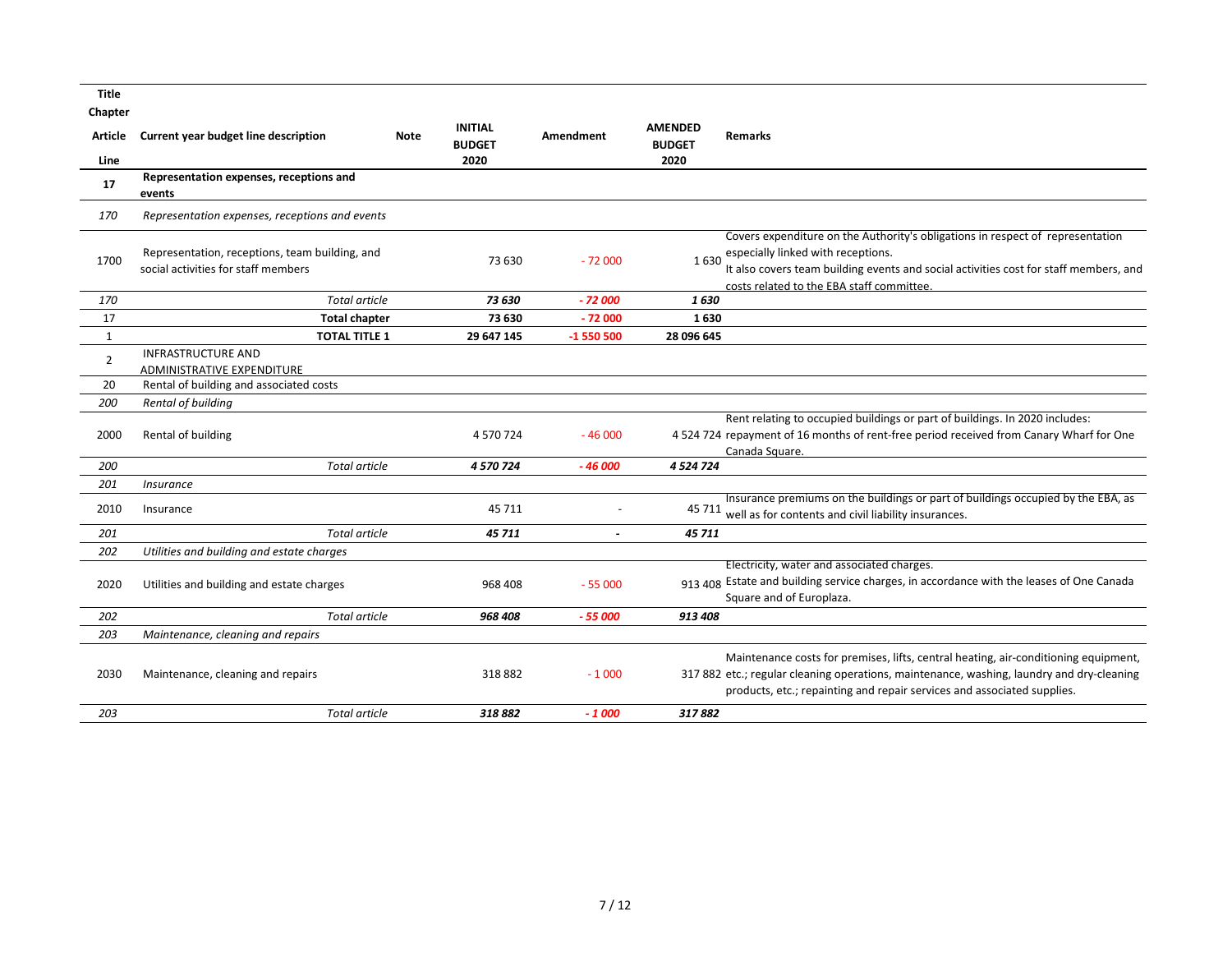| Title<br>Chapter |                                                                      |             |                                 |                  |                                 |                                                                                                                                                                                                                                                                                                                                                                                                             |
|------------------|----------------------------------------------------------------------|-------------|---------------------------------|------------------|---------------------------------|-------------------------------------------------------------------------------------------------------------------------------------------------------------------------------------------------------------------------------------------------------------------------------------------------------------------------------------------------------------------------------------------------------------|
| <b>Article</b>   | Current year budget line description                                 | <b>Note</b> | <b>INITIAL</b><br><b>BUDGET</b> | <b>Amendment</b> | <b>AMENDED</b><br><b>BUDGET</b> | <b>Remarks</b>                                                                                                                                                                                                                                                                                                                                                                                              |
| Line             |                                                                      |             | 2020                            |                  | 2020                            |                                                                                                                                                                                                                                                                                                                                                                                                             |
| 204              | Business rates and other taxes                                       |             |                                 |                  |                                 |                                                                                                                                                                                                                                                                                                                                                                                                             |
| 2040             | Business rates and other taxes                                       |             | 38 846                          |                  | 38 846                          | Business rates payable to UK government for One Canada Square. Local taxes to<br>be paid to the French authorities.                                                                                                                                                                                                                                                                                         |
| 204              | <b>Total article</b>                                                 |             | 38 846                          |                  | 38 846                          |                                                                                                                                                                                                                                                                                                                                                                                                             |
| 205              | Fitting out premises and refurbishment works                         |             |                                 |                  |                                 |                                                                                                                                                                                                                                                                                                                                                                                                             |
| 2050             | Fitting out premises and refurbishment works                         |             | 3 470 105                       | $-48000$         |                                 | Covers the fitting-out of buildings, e.g. alterations to partitioning, alterations to<br>technical installations and other specialist work on locks, electrical equipment,<br>3 422 105 plumbing, painting, floor coverings, etc. It also covers the necessary equipment<br>and furnishings. In 2020 budget year, it includes the cost of dilapidations on the<br>London office space at One Canada Square. |
| 205              | <b>Total article</b>                                                 |             | 3 470 105                       | $-48000$         | 3 422 105                       |                                                                                                                                                                                                                                                                                                                                                                                                             |
| 20               | <b>Total chapter</b>                                                 |             | 9412676                         | $-150000$        | 9 262 676                       |                                                                                                                                                                                                                                                                                                                                                                                                             |
| 21               | Information and communication technology                             |             |                                 |                  |                                 |                                                                                                                                                                                                                                                                                                                                                                                                             |
| 210              | Software package and information systems                             |             |                                 |                  |                                 |                                                                                                                                                                                                                                                                                                                                                                                                             |
| 2100             | Software package and information systems                             |             | 611083                          | $-24000$         | 587083                          | Used to purchase or rent "common" software and includes installation,<br>maintenance and support for the software including all related expenses, where<br>the software is being used for administrative purposes. This includes e.g.<br>operating systems, office software, database software etc.                                                                                                         |
| 210              | Total article                                                        |             | 611 083                         | - 24 000         | 587083                          |                                                                                                                                                                                                                                                                                                                                                                                                             |
| 211              | Computing and telecommunications machinery<br>equipment and supplies |             |                                 |                  |                                 |                                                                                                                                                                                                                                                                                                                                                                                                             |
| 2110             | Computing and telecommunications machinery<br>equipment and supplies |             | 132 700                         |                  | 132 700                         | Covers purchase and rental of "common" hardware and includes the installation,<br>maintenance, support and all related expenses, where the hardware is being<br>expended for administrative purposes. This includes e.g. PCs, monitors, printers<br>and supplies, network equipment, telephones, etc.                                                                                                       |
| 211              | <b>Total article</b>                                                 |             | 132 700                         |                  | 132 700                         |                                                                                                                                                                                                                                                                                                                                                                                                             |
| 212              | IT Services: consulting software development<br>and support          |             |                                 |                  |                                 |                                                                                                                                                                                                                                                                                                                                                                                                             |
| 2120             | IT Services: consulting software development<br>and support          |             | 2 2 9 6 3 8 2                   |                  | 2 2 9 6 3 8 2                   | Covers purchase of "common" services such as consultancy services, software<br>development and support services for administrative purposes. This includes e.g.<br>services for IT Support, having software developed or customized, IT infrastructure<br>support, etc., including the full cost of EBA data centres.                                                                                       |
| 212              | Total article                                                        |             | 2 296 382                       |                  | 2 296 382                       |                                                                                                                                                                                                                                                                                                                                                                                                             |
| 21               | <b>Total chapter</b>                                                 |             | 3 040 165                       | $-24000$         | 3 016 165                       |                                                                                                                                                                                                                                                                                                                                                                                                             |
| 23               | Current administrative expenditure                                   |             |                                 |                  |                                 |                                                                                                                                                                                                                                                                                                                                                                                                             |
| 230              | Main current administrative expenditure                              |             |                                 |                  |                                 |                                                                                                                                                                                                                                                                                                                                                                                                             |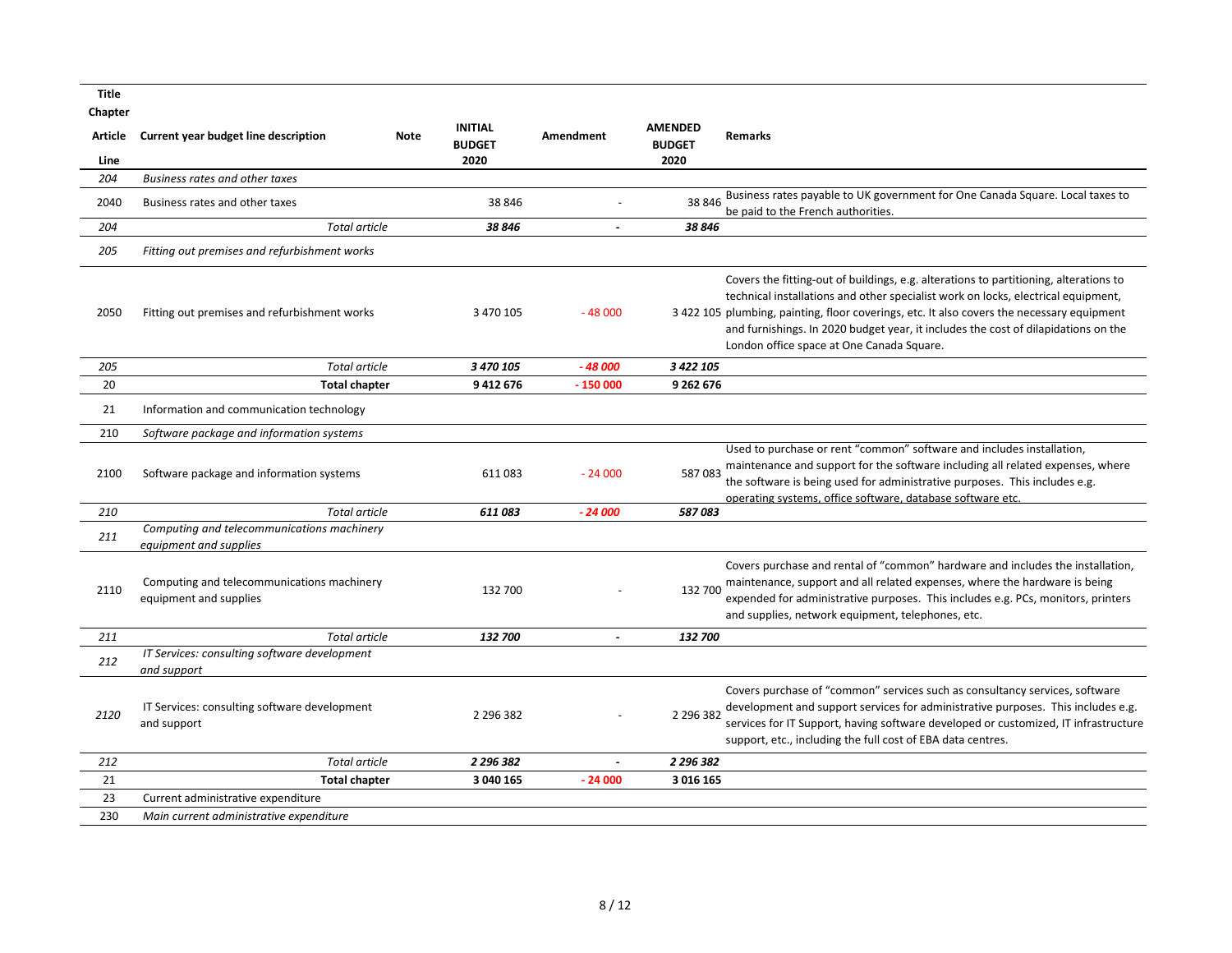**Title**

| Chapter |                                                                                 |             |                                 |                |                                 |                                                                                                                                                                                                                                                                                                        |
|---------|---------------------------------------------------------------------------------|-------------|---------------------------------|----------------|---------------------------------|--------------------------------------------------------------------------------------------------------------------------------------------------------------------------------------------------------------------------------------------------------------------------------------------------------|
| Article | Current year budget line description                                            | <b>Note</b> | <b>INITIAL</b><br><b>BUDGET</b> | Amendment      | <b>AMENDED</b><br><b>BUDGET</b> | <b>Remarks</b>                                                                                                                                                                                                                                                                                         |
| Line    |                                                                                 |             | 2020                            |                | 2020                            |                                                                                                                                                                                                                                                                                                        |
| 2300    | Stationary supplies and other admin charges                                     |             | 99 190                          | $-15000$       |                                 | Office stationery, including supplies for reprographics and external printing<br>services.<br>84 190 Office supplies and items, including water, coffee, milk, etc.; office services such as                                                                                                           |
|         |                                                                                 |             |                                 |                |                                 | offsite storage and confidential waste shredding.                                                                                                                                                                                                                                                      |
| 230     | Total article                                                                   |             | 99 190                          | $-15000$       | 84 190                          | Covers postal and delivery charges for ordinary mail and couriers.                                                                                                                                                                                                                                     |
| 232     | Legal expenses                                                                  |             |                                 |                |                                 |                                                                                                                                                                                                                                                                                                        |
| 2320    | Legal advice and consultations                                                  |             | 85 632                          | $\overline{a}$ |                                 | 85 632 Covers the cost of external legal consultancy and services.                                                                                                                                                                                                                                     |
| 232     | <b>Total article</b>                                                            |             | 85 632                          |                | 85 632                          |                                                                                                                                                                                                                                                                                                        |
| 233     | Other administrative operating expenses                                         |             |                                 |                |                                 |                                                                                                                                                                                                                                                                                                        |
| 2332    | Other administrative expenditure and consulting<br>expenses                     |             | 354 130                         |                | 354 130                         | Covers sundry administrative services related to administrative matters, including<br>reception, missions and handyman services; health & safety assessments; EMAS<br>consultancy and related services; agency network contribution; bank fees and<br>charges; annual audit fees; security passes etc. |
| 233     | <b>Total article</b>                                                            |             | 354 130                         |                | 354 130                         |                                                                                                                                                                                                                                                                                                        |
| 23      | <b>Total chapter</b>                                                            |             | 538 952                         | $-15000$       | 523 952                         |                                                                                                                                                                                                                                                                                                        |
| 24      | Postage and telecommunications                                                  |             |                                 |                |                                 |                                                                                                                                                                                                                                                                                                        |
| 241     | <b>Telecommunication services</b>                                               |             |                                 |                |                                 |                                                                                                                                                                                                                                                                                                        |
| 2410    | Telecommunication services                                                      |             | 84 000                          | $-18000$       |                                 | Covers all telecommunication-related charges for landlines, mobile lines,<br>66 000 teleconference facilities and related services.                                                                                                                                                                    |
| 241     | Total article                                                                   |             | <i><b>84 000</b></i>            | $-18000$       | 66 000                          |                                                                                                                                                                                                                                                                                                        |
| 24      | <b>Total chapter</b>                                                            |             | 84 000                          | $-18000$       | 66 000                          |                                                                                                                                                                                                                                                                                                        |
| 25      | Information and publishing                                                      |             |                                 |                |                                 |                                                                                                                                                                                                                                                                                                        |
| 250     | Communications, publications and translations<br>costs                          |             |                                 |                |                                 |                                                                                                                                                                                                                                                                                                        |
| 2500    | Communications, publications and translation -<br>administrative costs          |             | 200 178                         | $-21000$       |                                 | 179 178 Covers editing, translation and publishing expenses related to administration.                                                                                                                                                                                                                 |
| 2501    | Website                                                                         |             | 168 616                         |                |                                 | 168 616 Cost of maintaining and developing the website of the authority.                                                                                                                                                                                                                               |
| 2502    | Press and policy monitoring services,<br>subscriptions and library acquisitions |             | 129 181                         |                |                                 | 129 181 Press monitoring services and media databases, paper and online subscriptions to<br>newspapers and periodicals, library books, and related items and services.                                                                                                                                 |
| 250     | <b>Total article</b>                                                            |             | 497 975                         | - 21 000       | 476 975                         |                                                                                                                                                                                                                                                                                                        |
| 25      | <b>Total chapter</b>                                                            |             | 497 975                         | $-21000$       | 476 975                         |                                                                                                                                                                                                                                                                                                        |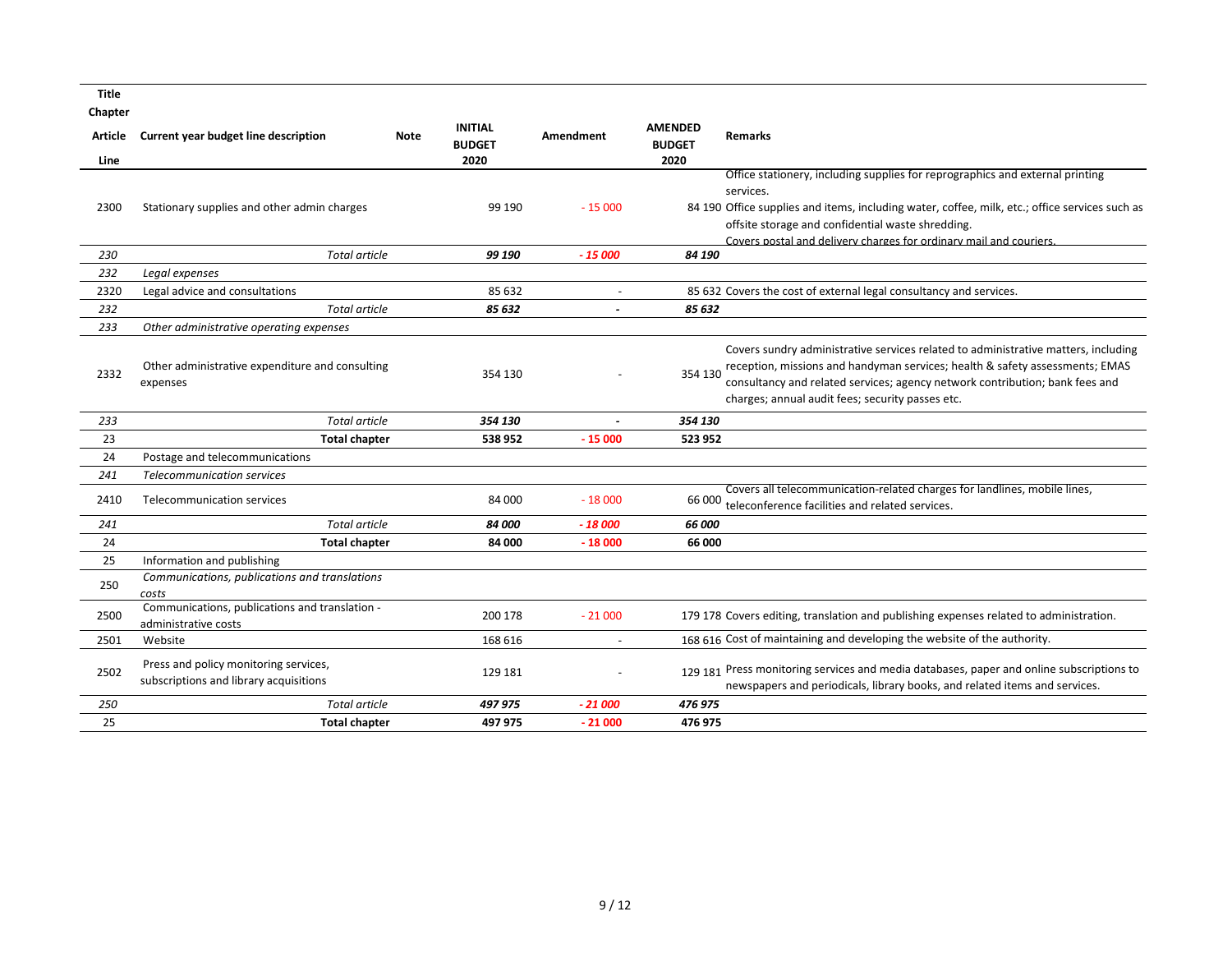| Title           |                                                                            |      |                                         |            |                                         |                                                                                                                                                                                                                                                                                                                                                                                                                                                                                                                                                                                                                                                                                                                                                                                                                                                                                                                                                                                                                                                                                                                                                                                                                                                       |
|-----------------|----------------------------------------------------------------------------|------|-----------------------------------------|------------|-----------------------------------------|-------------------------------------------------------------------------------------------------------------------------------------------------------------------------------------------------------------------------------------------------------------------------------------------------------------------------------------------------------------------------------------------------------------------------------------------------------------------------------------------------------------------------------------------------------------------------------------------------------------------------------------------------------------------------------------------------------------------------------------------------------------------------------------------------------------------------------------------------------------------------------------------------------------------------------------------------------------------------------------------------------------------------------------------------------------------------------------------------------------------------------------------------------------------------------------------------------------------------------------------------------|
| Chapter         |                                                                            |      |                                         |            |                                         |                                                                                                                                                                                                                                                                                                                                                                                                                                                                                                                                                                                                                                                                                                                                                                                                                                                                                                                                                                                                                                                                                                                                                                                                                                                       |
| Article<br>Line | Current year budget line description                                       | Note | <b>INITIAL</b><br><b>BUDGET</b><br>2020 | Amendment  | <b>AMENDED</b><br><b>BUDGET</b><br>2020 | Remarks                                                                                                                                                                                                                                                                                                                                                                                                                                                                                                                                                                                                                                                                                                                                                                                                                                                                                                                                                                                                                                                                                                                                                                                                                                               |
| 26              | Meeting expenses                                                           |      |                                         |            |                                         |                                                                                                                                                                                                                                                                                                                                                                                                                                                                                                                                                                                                                                                                                                                                                                                                                                                                                                                                                                                                                                                                                                                                                                                                                                                       |
| 260             | Administrative meeting expenses                                            |      |                                         |            |                                         |                                                                                                                                                                                                                                                                                                                                                                                                                                                                                                                                                                                                                                                                                                                                                                                                                                                                                                                                                                                                                                                                                                                                                                                                                                                       |
| 2600            | Administrative meeting expenses                                            |      |                                         |            |                                         | - Cost of hire of rooms, lunches, refreshments and external staff hired for events.                                                                                                                                                                                                                                                                                                                                                                                                                                                                                                                                                                                                                                                                                                                                                                                                                                                                                                                                                                                                                                                                                                                                                                   |
| 260             | <b>Total article</b>                                                       |      | $\overline{a}$                          | $\sim$     |                                         | $\overline{\phantom{a}}$                                                                                                                                                                                                                                                                                                                                                                                                                                                                                                                                                                                                                                                                                                                                                                                                                                                                                                                                                                                                                                                                                                                                                                                                                              |
| 26              | <b>Total chapter</b>                                                       |      |                                         |            |                                         |                                                                                                                                                                                                                                                                                                                                                                                                                                                                                                                                                                                                                                                                                                                                                                                                                                                                                                                                                                                                                                                                                                                                                                                                                                                       |
| $\overline{2}$  | <b>TOTAL TITLE 2</b>                                                       |      | 13 573 768                              | $-228000$  | 13 345 768                              |                                                                                                                                                                                                                                                                                                                                                                                                                                                                                                                                                                                                                                                                                                                                                                                                                                                                                                                                                                                                                                                                                                                                                                                                                                                       |
| 3               | OPERATIONAL EXPENDITURE                                                    |      |                                         |            |                                         |                                                                                                                                                                                                                                                                                                                                                                                                                                                                                                                                                                                                                                                                                                                                                                                                                                                                                                                                                                                                                                                                                                                                                                                                                                                       |
| 31              | <b>General Operational Expenditure</b>                                     |      |                                         |            |                                         |                                                                                                                                                                                                                                                                                                                                                                                                                                                                                                                                                                                                                                                                                                                                                                                                                                                                                                                                                                                                                                                                                                                                                                                                                                                       |
| 310             | Seminars and workshops                                                     |      |                                         |            |                                         |                                                                                                                                                                                                                                                                                                                                                                                                                                                                                                                                                                                                                                                                                                                                                                                                                                                                                                                                                                                                                                                                                                                                                                                                                                                       |
| 3100            | Seminars and workshops                                                     |      | 120 500                                 | $-120500$  |                                         | The EBA shall play an active role in building a common Union supervisory culture<br>and consistent supervisory practices, as well as ensuring uniform procedures and<br>consistent approaches throughout the Union. The EBA will therefore organise<br>sectoral and cross sectoral training for external stakeholders. This will cover the<br>costs of developing and organising the training, including online courses, and costs<br>of attendance of speakers and participants.                                                                                                                                                                                                                                                                                                                                                                                                                                                                                                                                                                                                                                                                                                                                                                     |
| 310             | <b>Total article</b>                                                       |      | 120 500                                 | $-120500$  |                                         | $\ddot{\phantom{a}}$                                                                                                                                                                                                                                                                                                                                                                                                                                                                                                                                                                                                                                                                                                                                                                                                                                                                                                                                                                                                                                                                                                                                                                                                                                  |
| 311             | Operational missions and meetings                                          |      |                                         |            |                                         |                                                                                                                                                                                                                                                                                                                                                                                                                                                                                                                                                                                                                                                                                                                                                                                                                                                                                                                                                                                                                                                                                                                                                                                                                                                       |
| 3110            | Operational missions                                                       |      | 778 687                                 | $-654000$  |                                         | 124 687 Operational missions of EBA staff.                                                                                                                                                                                                                                                                                                                                                                                                                                                                                                                                                                                                                                                                                                                                                                                                                                                                                                                                                                                                                                                                                                                                                                                                            |
| 3111            | General Operational meetings costs                                         |      | 653 950                                 | $-416000$  |                                         | Operational meeting costs related to EBA sub-groups, standing committees and<br>working groups, and the like, held within or outside EBA premises. Includes costs<br>for catering, service staff, rental of rooms, services for the technical set up of the<br>meeting rooms, rental of audio-visual equipment, handyman work for rearranging<br>and set up of room layouts, purchase of meeting-related goods and services.<br>Includes dinners and restaurant visits of EBA working groups (one/year) and<br>reimbursement of external participants including speakers and panel discussants.<br>237 950 Includes: Cost of dinners provided to Board of Supervisors (BoS) members and the<br>reimbursement of other expenses; travel and hotel expenses for Board of Appeal<br>(BoA) members, hire of rooms, lunches, refreshments, etc. dinners provided to<br>BoA members and the reimbursement of expenses, including costs for members'<br>time; Reimbursement of travel costs for Banking Stakeholders Group (BSG)<br>members representing non-profit organisations and/or academics participating at<br>EBA working groups and meetings. Includes daily allowances for BSG members. All<br>of which in accordance with the related decisions. |
| 311             | <b>Total article</b>                                                       |      | 1 432 637                               | $-1070000$ | 362 637                                 |                                                                                                                                                                                                                                                                                                                                                                                                                                                                                                                                                                                                                                                                                                                                                                                                                                                                                                                                                                                                                                                                                                                                                                                                                                                       |
| 312             | Operational consulting services                                            |      |                                         |            |                                         |                                                                                                                                                                                                                                                                                                                                                                                                                                                                                                                                                                                                                                                                                                                                                                                                                                                                                                                                                                                                                                                                                                                                                                                                                                                       |
| 3120            | Operational consulting services                                            |      | 541 000                                 |            |                                         | 541 000 Consulting services in relation to operational matters.                                                                                                                                                                                                                                                                                                                                                                                                                                                                                                                                                                                                                                                                                                                                                                                                                                                                                                                                                                                                                                                                                                                                                                                       |
| 3122            | Subscription to Data Services and database of<br>financial and market data |      | 267 189                                 |            |                                         | 267 189 Cost of data services and financial market data.                                                                                                                                                                                                                                                                                                                                                                                                                                                                                                                                                                                                                                                                                                                                                                                                                                                                                                                                                                                                                                                                                                                                                                                              |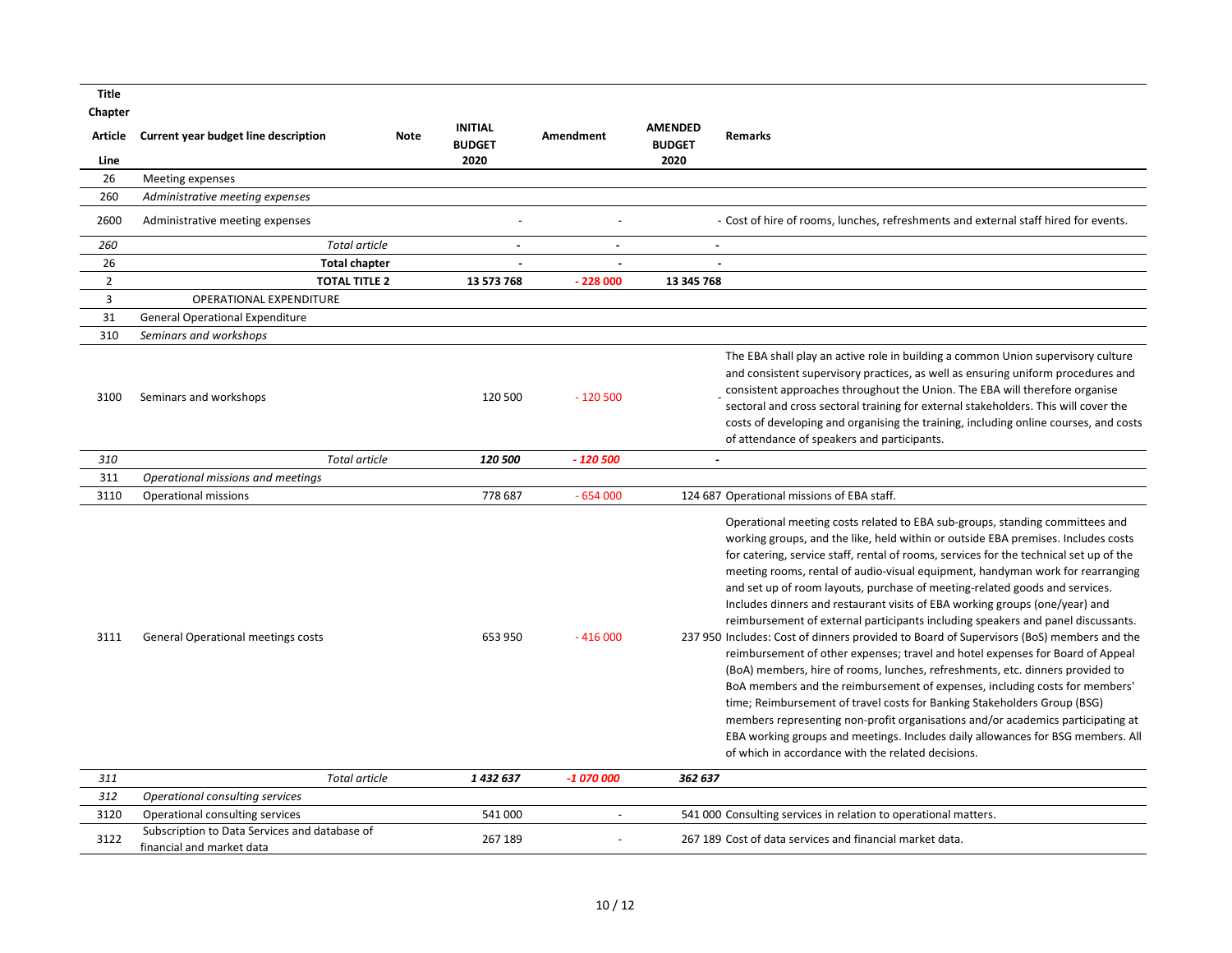**Title**

| <b>INITIAL</b><br><b>AMENDED</b><br>Current year budget line description<br><b>Amendment</b><br><b>Remarks</b><br>Article<br>Note<br><b>BUDGET</b><br><b>BUDGET</b> |                                                                                                                                                                      |
|---------------------------------------------------------------------------------------------------------------------------------------------------------------------|----------------------------------------------------------------------------------------------------------------------------------------------------------------------|
|                                                                                                                                                                     |                                                                                                                                                                      |
| 2020<br>2020<br>Line                                                                                                                                                |                                                                                                                                                                      |
| <b>Total article</b><br>312<br>808 189<br>808 189                                                                                                                   |                                                                                                                                                                      |
| Communication and publication activities,<br>313                                                                                                                    |                                                                                                                                                                      |
| including operational translations costs                                                                                                                            |                                                                                                                                                                      |
| Communication and publication activities,<br>803 364<br>3130<br>923 364<br>$-120000$                                                                                | Covers cost of editing, translation and publication of document related to the                                                                                       |
| including operational translations costs<br><b>Total article</b><br>923 364<br>$-120000$<br>803 364<br>313                                                          | activity of the Agency, i.e. RTS, guidelines, stress tests results etc.                                                                                              |
|                                                                                                                                                                     |                                                                                                                                                                      |
| 31<br><b>Total chapter</b><br>3 284 690<br>$-1310500$<br>1974 190                                                                                                   |                                                                                                                                                                      |
| 32<br>IT Expenses for operational purposes                                                                                                                          |                                                                                                                                                                      |
| 320<br>Software package and information systems                                                                                                                     |                                                                                                                                                                      |
| 971019<br>3200<br>Software package and information systems<br>971019                                                                                                | Purchase or rent of operational software, including installation, maintenance,                                                                                       |
| support and related expenses.                                                                                                                                       |                                                                                                                                                                      |
| 320<br><b>Total article</b><br>971019<br>971019                                                                                                                     |                                                                                                                                                                      |
| Computing and telecommunications machinery<br>321<br>equipment and supplies                                                                                         |                                                                                                                                                                      |
| Computing and telecommunications machinery<br>3210<br>support and related expenses.<br>equipment and supplies                                                       | Purchase or rent of operational hardware, including installation, maintenance,                                                                                       |
| <b>Total article</b><br>321<br>$\sim$<br>$\sim$                                                                                                                     |                                                                                                                                                                      |
| IT services: consulting software development<br>322<br>and support                                                                                                  |                                                                                                                                                                      |
| IT services: consulting software development<br>3220<br>2 905 200<br>$-577000$                                                                                      | Purchase of IT services for operational purposes. This includes IT software<br>2 328 200 development services, system and technical consultancy services, IT Support |
| and support<br>services. IT infrastructure support, etc.                                                                                                            |                                                                                                                                                                      |
| 2 328 200<br>322<br><b>Total article</b><br>2 905 200<br>$-577000$                                                                                                  |                                                                                                                                                                      |
| 32<br><b>Total chapter</b><br>3876219<br>$-577000$<br>3 299 219                                                                                                     |                                                                                                                                                                      |
| <b>TOTAL TITLE 3</b><br>3<br>7 160 909<br>-1 887 500<br>5 273 409                                                                                                   |                                                                                                                                                                      |
| <b>TOTAL EXPENDITURE</b><br>50 381 822<br>$-3666000$<br>46 715 822                                                                                                  |                                                                                                                                                                      |
| <b>STAFF EXPENDITURE</b><br>29 647 145<br>$-1550500$<br>28 096 645<br>1                                                                                             |                                                                                                                                                                      |
| INFRASTRUCTURE AND ADMINISTRATIVE<br>$\overline{2}$<br>$-228000$<br>13 573 768<br>13 345 768<br><b>EXPENDITURE</b>                                                  |                                                                                                                                                                      |
| <b>OPERATIONAL EXPENDITURE</b><br>7 160 909<br>$-1887500$<br>3<br>5 273 409                                                                                         |                                                                                                                                                                      |
| <b>TOTAL EXPENDITURE</b><br>50 381 822<br>$-3666000$<br>46 715 822                                                                                                  |                                                                                                                                                                      |